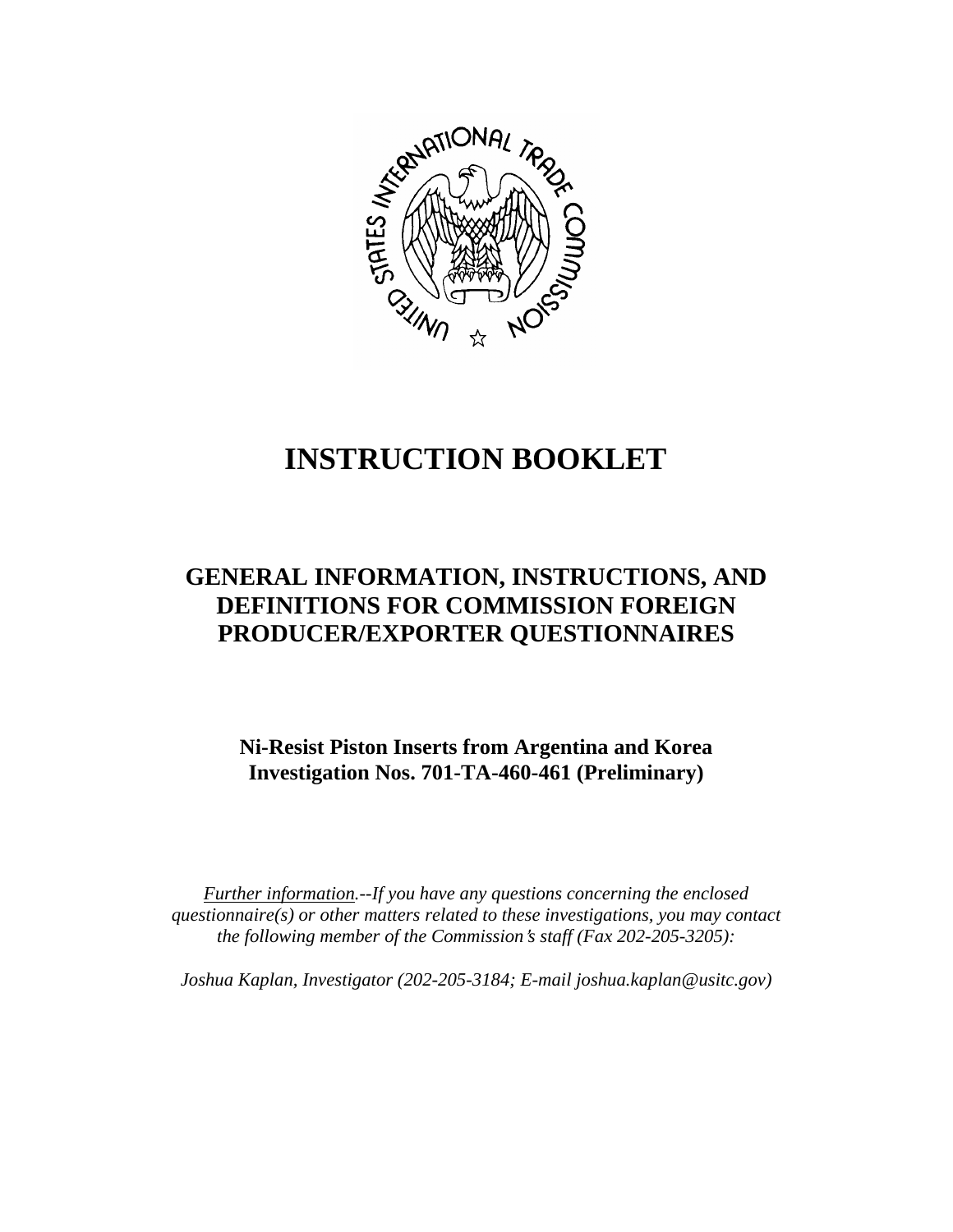## **GENERAL INFORMATION**

*Background*.-- These investigations were instituted in response to a petition filed on January 26, 2009 by Korff Holdings, LLC dba Quaker City Castings, Salem, OH. Countervailing duties may be assessed on the subject imports as a result of these investigations if the Commission makes an affirmative determination of injury, threat, or material retardation, and if the U.S. Department of Commerce makes an affirmative determination of subsidization.

Questionnaires and other information pertinent to these investigations are available at **[http://www.usitc.gov/trade\\_remedy/731\\_ad\\_701\\_cvd/investigations/2009/ni-resist/prelimph](http://www.usitc.gov/trade_remedy/731_ad_701_cvd/investigations/2009/ni-resist/prelimphase.htm) [ase.htm](http://www.usitc.gov/trade_remedy/731_ad_701_cvd/investigations/2009/ni-resist/prelimphase.htm)**. Address all correspondence to the United States International Trade Commission, Washington, DC 20436. Hearing-impaired individuals can obtain information regarding these investigations via the Commission's TDD terminal (202-205-1810).

*Due date of questionnaire(s)*.--Return the completed questionnaire(s) to the United States International Trade Commission by **no later than February 10, 2009**. Although the enclosed postpaid envelope may be used to return the completed questionnaire, use of an overnight mail service may be necessary to ensure that your response actually reaches the Commission by February 10, 2009. If you do not use the enclosed envelope, please make sure the completed questionnaire is sent to the attention of Joshua Kaplan. **Return only one copy of the completed questionnaire(s), but please keep a copy for your records so that you can refer to it if the Commission staff contacts you with any questions during the course of the investigations.**

*Service of questionnaire response(s).*--In the event that your firm is a party to these investigations, you are required to serve a copy of the questionnaire(s), once completed, on parties to the proceeding that are subject to administrative protective order (see 19 CFR  $\S 207.7$ ). A list of such parties is maintained by the Commission's Secretary and may be obtained by calling 202-205-1803. A certificate of service must accompany the copy of the completed questionnaire(s) you submit (see 19 CFR § 207.7).

*Confidentiality*.--The commercial and financial data furnished in response to the enclosed questionnaire(s) that reveal the individual operations of your firm will be treated as confidential by the Commission to the extent that such data are not otherwise available to the public and will not be disclosed except as may be required by law (see 19 U.S.C. § 1677f). Such confidential information will not be published in a manner that will reveal the individual operations of your firm; however, nonnumerical characterizations of numerical business proprietary information (such as discussion of trends) will be treated as confidential business information only at the request of the submitter for good cause shown.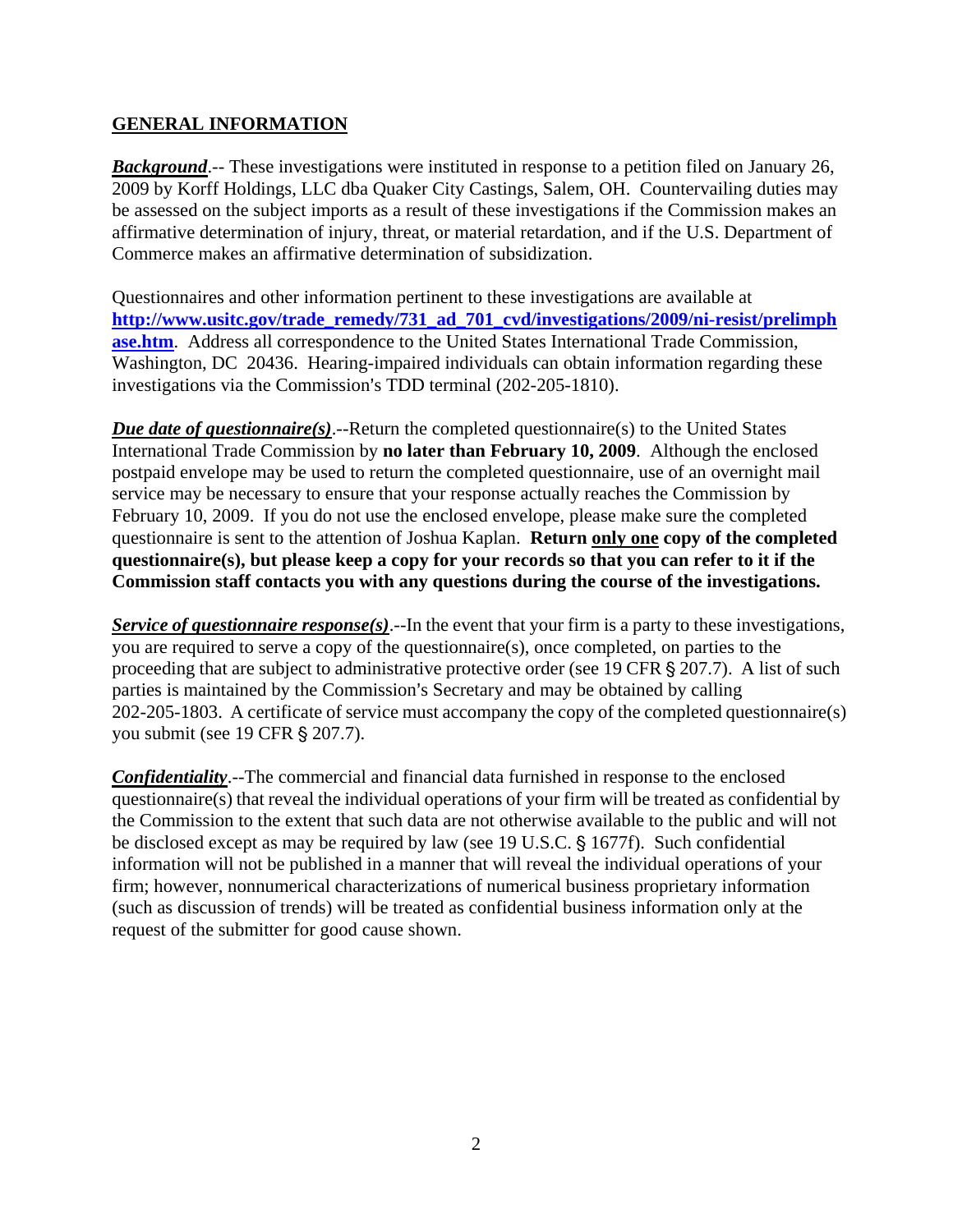# **GENERAL INFORMATION--***Continued*

*Verification***.--The information submitted in the enclosed questionnaire(s) is subject to audit and verification by the Commission. To facilitate possible verification of data, please keep all your workpapers and supporting documents used in the preparation of the questionnaire response(s).**

*Release of information*.--The information provided by your firm in response to the questionnaire(s), as well as any other business proprietary information submitted by your firm to the Commission in connection with the investigations, may become subject to, and released under, the administrative protective order provisions of the Tariff Act of 1930 (19 U.S.C. § 1677f) and section 207.7 of the Commission's Rules of Practice and Procedure (19 CFR § 207.7). This means that certain lawyers and other authorized individuals may temporarily be given access to the information for use in connection with these investigations or other import-injury investigations conducted by the Commission on the same or similar merchandise; those individuals would be subject to severe penalties if the information were divulged to unauthorized individuals.

# **INSTRUCTIONS**

*Answer all questions*.--Do not leave any question or section blank unless a questionnaire expressly directs you to skip over certain questions or sections. If the answer to any question is "none," write "none." If information is not readily available from your records in exactly the **form requested, furnish carefully prepared estimates--designated as such by the letter E<sup>"</sup>--and explain the basis of your estimates**. Answers to questions and any necessary comments or explanations should be supplied in the space provided or on separate sheets attached to the appropriate page of the questionnaire(s). If your firm is completing more than one questionnaire in connection with these investigations (i.e., a producer, importer, and/or foreign producer questionnaire), you need not respond to duplicated questions in the questionnaires.

*Consolidate all establishments in Argentina and/or Korea*.--Report the requested data for your establishment(s) located in Argentina and/or Korea. **Firms operating more than one establishment in a single country should combine the data for all establishments into a single report.** 

*Filing instructions*.—Questionnaires may be filed either in paper form or electronically.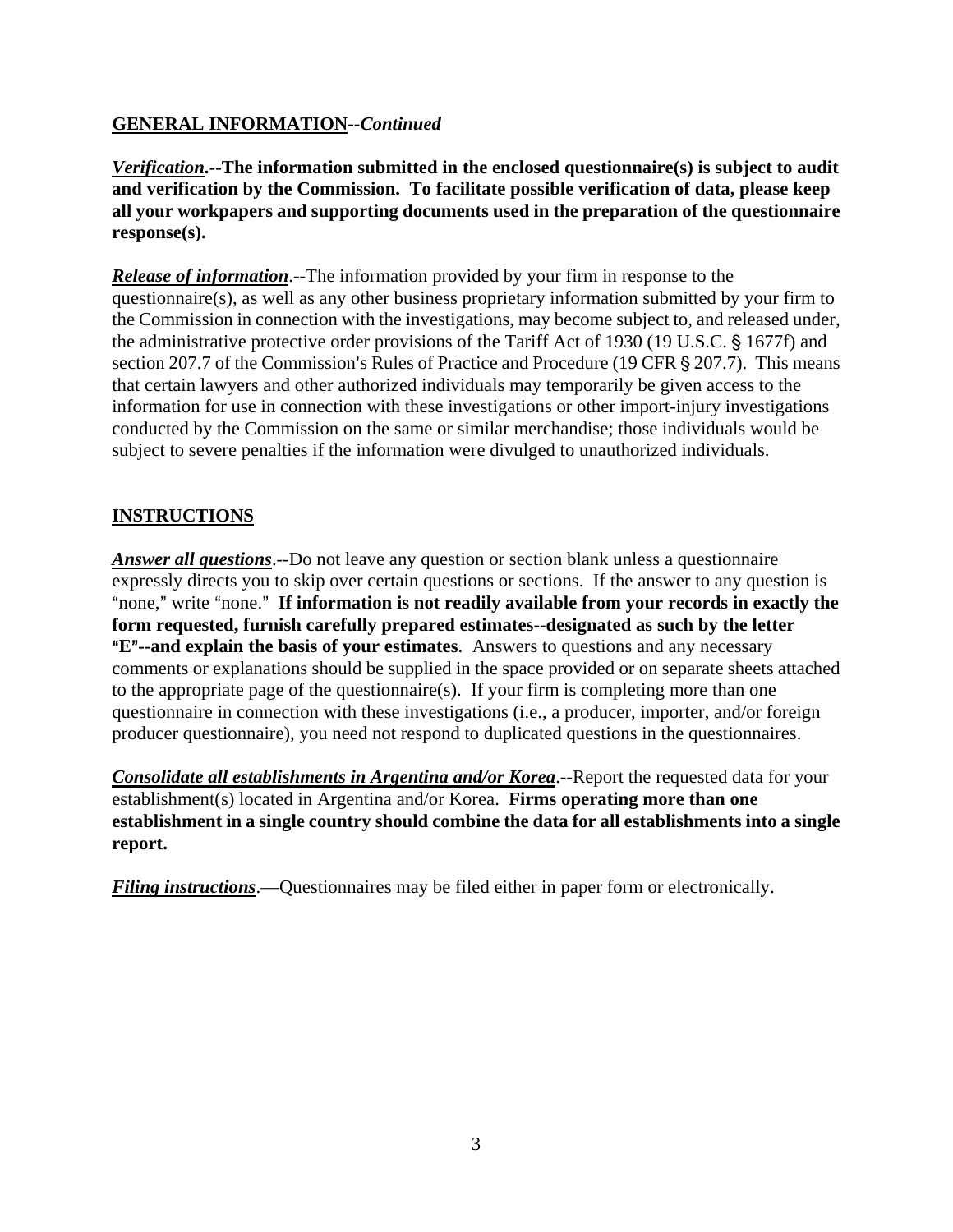#### **INSTRUCTIONS--***Continued*

#### **OPTIONS FOR FILING IN PAPER FORM**

**• Overnight mail service**.—Mail to the following address:

**United States International Trade Commission Office of Investigations, Room 615 500 E Street, SW Washington, DC 20024**

• **Fax**.—Fax to 202.205.3205.

**• U.S. mail**.—Mail to the address above, but use zip code 20436. *This option is not recommended. U.S. mail sent to government offices undergoes additional processing to screen for hazardous materials; this additional processing results in substantial delays in delivery.* 

#### **OPTIONS FOR FILING ELECTRONICALLY**

This questionnaire is available as a "fillable" form in MS Word format on the Commission's website at **[http://www.usitc.gov/trade\\_remedy/731\\_ad\\_701\\_cvd/investigations/2009/ni-r](http://www.usitc.gov/trade_remedy/731_ad_701_cvd/investigations/2009/ni-resist/prelimphase.htm)**

**[esist/prelimphase.htm](http://www.usitc.gov/trade_remedy/731_ad_701_cvd/investigations/2009/ni-resist/prelimphase.htm)**. *Please do not attempt to modify the format or permissions of the questionnaire document*. You may complete the questionnaire electronically, print it out, and submit it in paper form as described above, or you may submit it electronically through one of the following means:

**• Compact disc (CD)**.—Copy your questionnaire onto a CD, include a signed certification page (page 1) (either in paper form or scanned PDF copied onto CD), and mail to the address above. *It is strongly recommended that you use an overnight mail service. U.S. mail sent to government offices undergoes additional processing which not only results in substantial delays in delivery but may also damage CDs.* 

**• E-mail**.—E-mail your questionnaire to the investigator identified on page 1 of the Instruction Booklet; include a scanned PDF of the signed certification page (page 1). Type the following in the e-mail subject line: BPI Questionnaire, **INV. NO. 701-460-461**. *Please note that submitting your questionnaire by e-mail may subject your firm's business proprietary information to transmission over an unsecure environment and to possible disclosure. If you choose this option, the Commission warns you that any risk involving possible disclosure of such information is assumed by the submitter and not by the Commission.* 

Note: If you are a party to the investigations, and service of the questionnaire is required, such service should be made in paper form.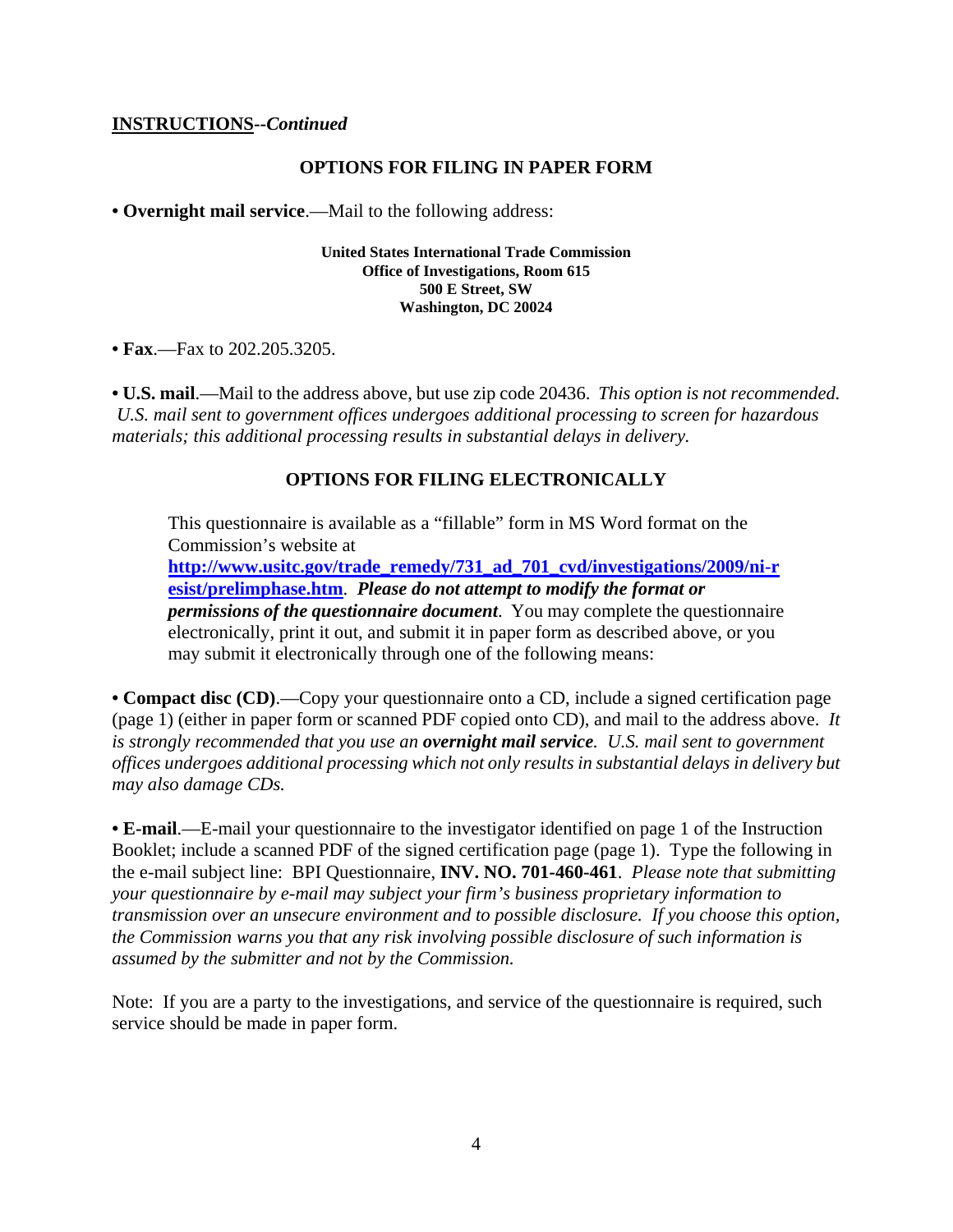# **DEFINITIONS**

*Ni-resist piston inserts*.-- The scope of these investigations includes all Ni-resist piston inserts regardless of size, thickness, weight, or outside diameter. Ni-resist piston inserts are also called "Ring Carriers," or "Alfin Inserts." Ni-resist piston inserts are designed for use in diesel engines. Ni-resist piston inserts are alloyed cast iron rings, composed of the material known as Ni-resist, of the nominal chemistry (by weight): 15% Ni (nickel), 6.5% Cu (copper), 2% Cr (chromium), 1% Mn (manganese), 2% Si (silicon), 2.5% C (carbon). The cast iron composition is produced primarily to the material specifications of the American Society for Testing and Materials ("ASTM"), ASTM A-436 grade 1. The scope of these investigations does not include piston rings, or any other product manufactured using the Ni-resist material. The subject imports are imported under statistical reporting number 8409.99.9190 of the Harmonized Tariff Schedule of the United States (HTSUS).

*Firm*.--An individual proprietorship, partnership, joint venture, association, corporation (including any subsidiary corporation), business trust, cooperative, trustee in bankruptcy, or receiver under decree of any court.

*Related firm.*--A firm that your firm solely or jointly owned, managed, or otherwise controlled; a firm that solely or jointly owned, managed, or otherwise controlled your firm; and/or a firm that was solely or jointly owned, managed, or otherwise controlled by a firm that also solely or jointly owned, managed, or otherwise controlled your firm.

*Establishment*.--Each facility of a firm in Argentina and/or Korea involved in the production of Ni-resist piston inserts (as defined above), including auxiliary facilities operated in conjunction with (whether or not physically separate from) such facilities.

*United States*.--For purposes of these investigations, the 50 States, Puerto Rico, the U.S. Virgin Islands, and the District of Columbia.

*Importer*.--Any person or firm engaged, either directly or through a parent company or subsidiary, in importing Ni-resist piston inserts (as defined above) into the United States from a foreign manufacturer or through its selling agent.

*Average production capacity*.--The level of production that your establishment(s) could reasonably have expected to attain during the specified periods. Assume normal operating conditions (i.e., using equipment and machinery in place and ready to operate; normal operating levels (hours per week/weeks per year) and time for downtime, maintenance, repair, and cleanup; and a typical or representative product mix).

**Production**.--All production in your establishment(s) in Argentina and/or Korea, including production consumed internally within your firm.